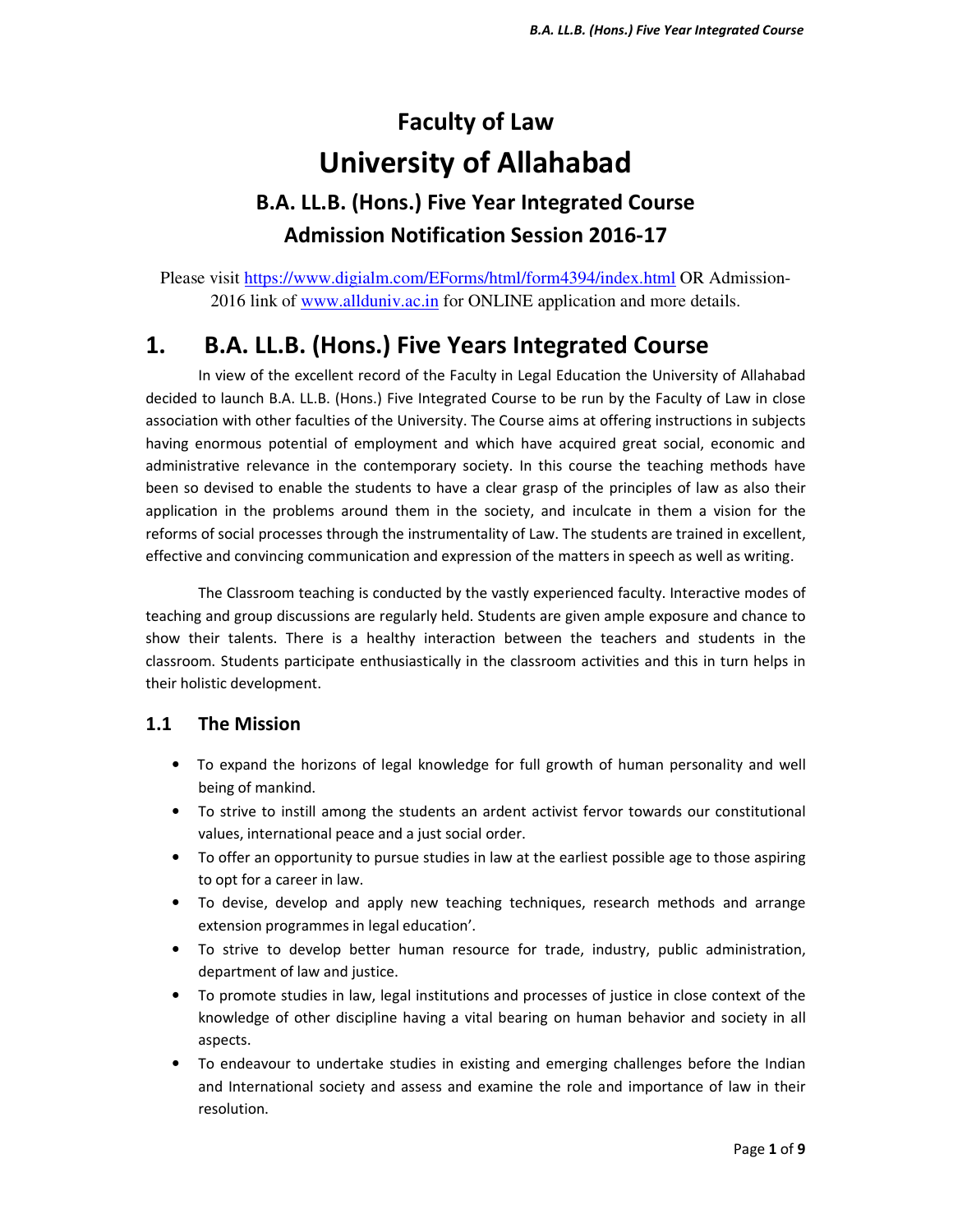## **1.2 Eligibility Criteria for the Admission**

 Students (1) who, at the time of joining the course of study in Law for a degree in law, have passed an examination in 10+2 or 11+1 course of schooling recognized by the Academic Council of the University or possess such academic qualifications which are considered equivalent to 10+2 or 11+1 courses by the Bar Council of India, and (2). Who have secured 45% marks in case of general, 42% in case of OBC category and 40% for SC/ST, in the qualifying examination.

### **1.3 Fee Structure**

 A candidate selected for admission to the LL.B. (Five Year) Integrated Course shall be given admission to the First Semester of the Course on payment of the following fee:

| 1. | <b>Tuition Fee</b>               | Rs. 25,000.00 | per Annum             |
|----|----------------------------------|---------------|-----------------------|
| 2. | <b>Admission Fee</b>             | Rs. 1,000.00  | for the entire course |
| 3. | Library Deposit                  | Rs. 2,500.00  | (Refundable)          |
| 4. | <b>Academic Support Services</b> | Rs. 4,000.00  | per Annum             |
| 5. | Campus Dev. Fee                  | Rs. 2,000.00  | per Annum             |
| 6. | <b>Examination Fee</b>           | Rs. 3,000.00  | per Annum             |
| 7. | <b>Annual Dues</b>               | Rs. 500.00    | per Annum             |
| 8. | Re-admission fee                 | Rs. 15,500.00 | per Semester          |

 The entire annual fee amounting to Rs. 38,000/- (Thirty-eight thousand only) shall be charged at the time of admission to the First Semester of B.A. LL.B. Thereafter, the annual fee amounting to Rs. 34,500/- (Thirty-four thousand and five hundred only) will be submitted by the candidates each year at the time of admission in the Third, Fifth, Seventh and Ninth Semesters.

 The Students who find accommodation in the hostels of the University will have to bear the hostel charges separately as per hostel rules.

| Semester-I                              | Paper No. | Semester-II                  |
|-----------------------------------------|-----------|------------------------------|
| English-I                               |           | English-III                  |
| <b>Political Science-I</b>              | Ш         | <b>Political Science-II</b>  |
| Philosophy-I                            | Ш         | Philosophy-II                |
| Sociology-I                             | IV        | Sociology-II                 |
| Computer                                | v         | Sociology-III                |
| English-II                              | VI        | <b>Political Science-III</b> |
| Semester-III                            | Paper No. | Semester-IV                  |
| <b>Political Science-IV</b>             |           | Political Science-V          |
| Philosophy-III                          | Ш         | <b>Political Science-VI</b>  |
| Law of Tort, M. V. Accident & Consumer- | Ш         | Administrative Law           |
| <b>Protection Laws</b>                  |           |                              |
| Constitutional Law-I                    | IV        | <b>Constitutional Law-II</b> |
| Law of Contract-                        | $\vee$    | Law of Contract-II           |
| Family Law-I                            | VI        | Family Law-II                |

### **1.4 Course Structure Semester Wise**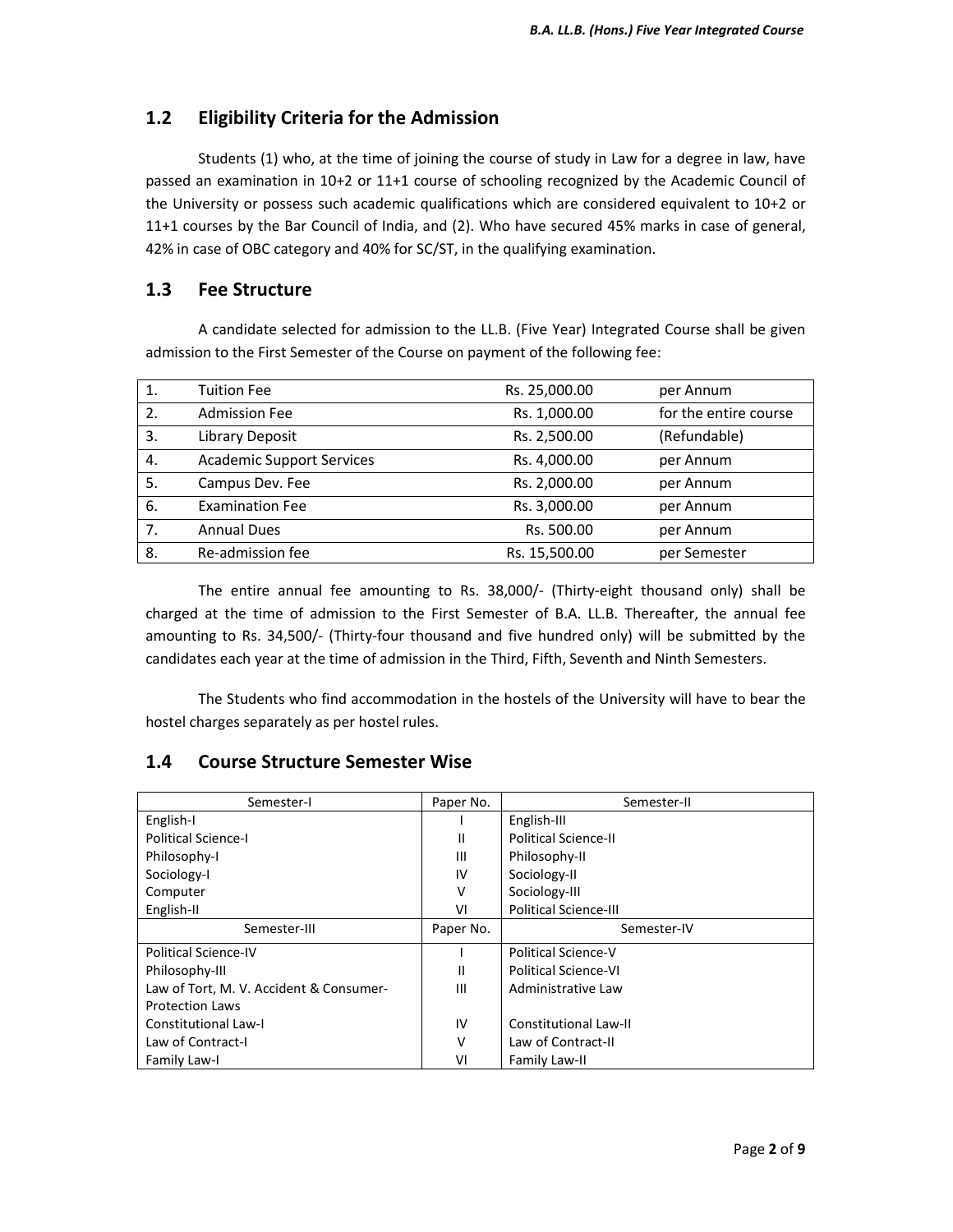| Semester-V                                | Paper No.    | Semester-VI                                            |
|-------------------------------------------|--------------|--------------------------------------------------------|
| Jurisprudence-I                           |              | Jurisprudence-II                                       |
| Environmental Law                         | $\mathbf{H}$ | Legal Philosophy including Theory of Justice 2/6       |
| Law of Crimes-I                           | Ш            | Law of Crimes-II                                       |
| Property Law-I                            | IV           | Property Law II & easement                             |
| Human Rights : Law and Practice 1/6       | $\vee$       | Land Laws including tenure and tenancy system 6/6      |
| Law of Evidence 3/6                       | VI           | Interpretation of Statutes & Principles of Legislation |
| Semester-VII                              | Paper No.    | Semester-VIII                                          |
| <b>Public International Law</b>           | L            | Intellectual Property Rights (I.P.R.)                  |
| Code of Criminal Procedure                | Ш            | International Organization/Special Contracts 1/8       |
| Gender Justice & Feminist                 | Ш            | Media and Law/Women and Criminal Law 2/8               |
| Jurisprudence 4/6                         |              |                                                        |
| Penology & Victimology 5/6                | IV           | Insurance Law/Law of Patent Right creation and         |
|                                           |              | registration 3/8                                       |
| Principles of Taxation Law                | V            | Information Technology Law/I.T. Officers               |
| Company Law                               | VI           | Project I                                              |
| Semester-IX                               | Paper No.    | Semester-X                                             |
| Alternate Dispute Resolution              |              | Civil Procedure Code and Limitation Act                |
| Labour and Industrial Law-I               | $\mathbf{H}$ | Labour and Industrial Law-II                           |
| International Criminal Law/ Bio-diversity | Ш            | Moot Court Exercise & Internship                       |
| Protection Law 5/8                        |              |                                                        |
| Inter. Human Rights/Forensic Science 6/8  | IV           | Drafting, Pleading & Conveyancing                      |
| Corporate Governance/ Right to            | $\vee$       | Professional Ethics & Professional Accounting          |
| Information Law 7/8                       |              | System                                                 |
| Competition Law/Private International     | VI           | Project-II                                             |
| Law $8/8$                                 |              |                                                        |

- Note: A. \*Projects shall aim at imparting special knowledge to the students in fields specified by the faculty from time to time.
	- B. In addition to be regular classes students will be required to participate in seminar Classes, Computer course training and special training skills in areas to be specified by the Faculty from time to time.
	- C. The detailed syllabus and lecture list for each of the courses/papers for each semester will be laid down by the Board of Studies in law.
	- D. The Board of Studies will be authorized to restructure the scheme of distribution of the subjects/ papers mentioned in Para 4.4 above. It will also be authorized to change/increase the number of optional subjects/paper as and when it deems necessary.

## **2. Admission Procedures**

### **2.1 Application Forms shall be available online only**

Fee (A) Rs. 1200/- for General/OBC candidates. (B) Rs. 600/- for SC/ST/PH candidates.

## **2.2 Application Form shall be filled and submitted Online only on following link.**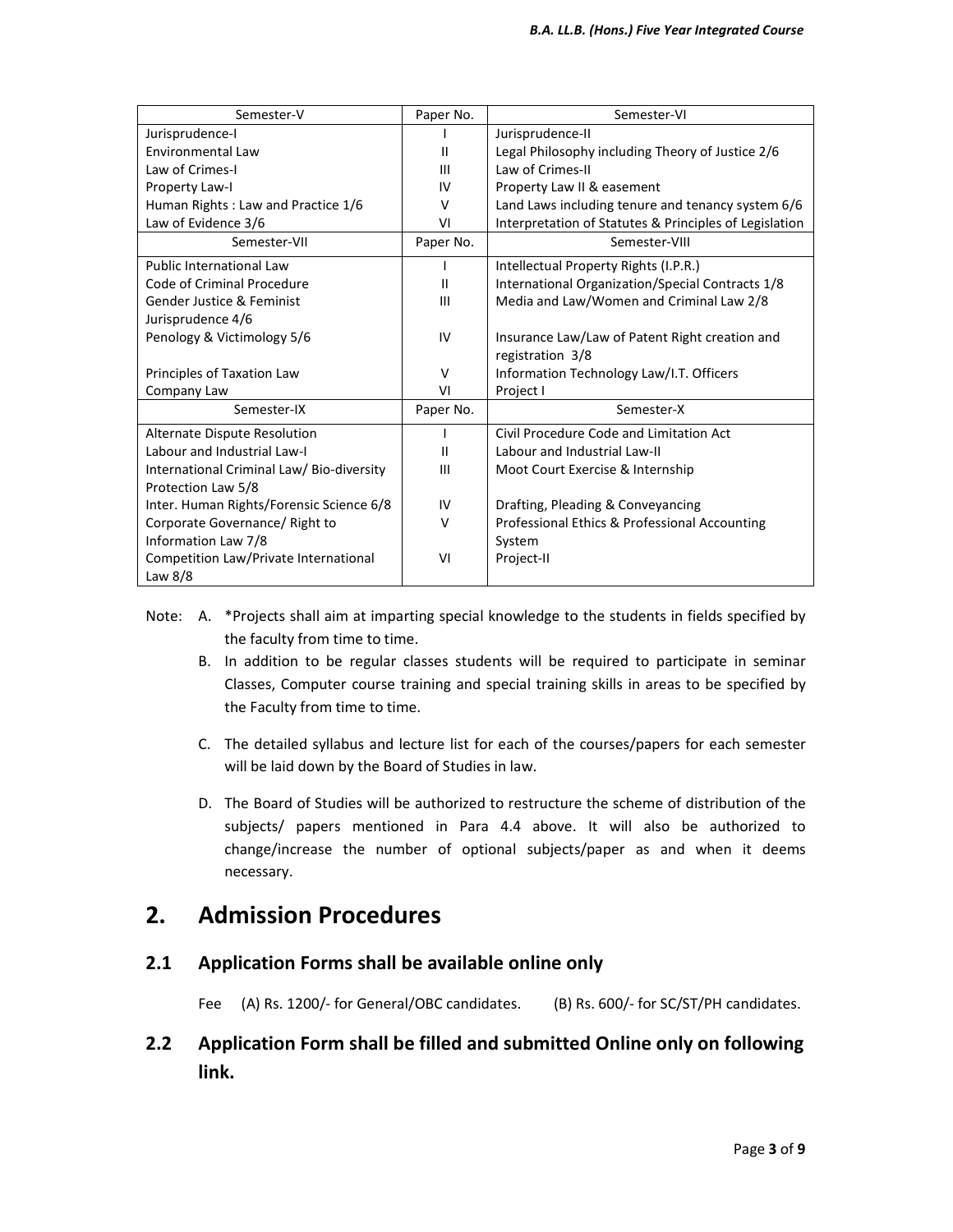https://www.digialm.com/EForms/html/form4394/index.html OR Admission-2016 link of www.allduniv.ac.in

### **2.3 General Rules**

 Admission to this course will be done through an Entrance Test held at All India Level by the University as per the norms and guidelines set by the Bar Council of India by its rules and regulations. Admission test shall be of duration of Two and a half hours and shall comprise three papers each with a maximum of 100 marks. The papers shall be:

**(i) Language Comprehension**: The questions set shall aim at testing the knowledge of the candidate in English and Hindi language particularly in English Grammar and Composition. The question paper shall contain 80 questions relating to English language and 20 questions relating to Hindi language, and composition.

**(ii) General Awareness and Current Affairs**: The questions set shall aim at testing the general knowledge and awareness of the students about the current national and international affairs.

**(iii) Reasoning, Mental Ability and Legal Aptitude**: The questions set shall aim at testing reasoning power, the mental ability and the legal aptitude of the candidate.

- Every candidate seeking admission to the course is required to apply in the prescribed format within the time limit stipulated by the University.
- The Number of seats in the course is 123 **(Number of seats may vary as per decision of BCI).** Admissions shall be done strictly in order of merit determined on the basis of the Test Score of the Candidates.

 All applications for the Test shall be provisional. If the candidate has filled in any wrong information, his admission may be cancelled at any stage.

**Note:** The information provided and the data supplied by the applicant through Registration Application/Form shall be preserved in the University for a period of only six months from the date of the declaration of the result of Entrance/Admission Test. The records will be disposed off after the said period and no enquiry shall be entertained in this regard by the University after the expiry of the said period. The University shall use this data for various purposes; hence, in no case shall any change with be allowed at a later stage. Therefore, all the information must be furnished correctly, completely and clearly by the applicant himself/herself as per the instructions given in the brochure/website https://www.digialm.com/EForms/html/form4394/index.html OR Admission-2016 link of www.allduniv.ac.in.

### **2.4 Process of Evaluation in the Test**

 Paper I (Language Comprehension) and Paper II (General Awareness and Current Affairs) each will have 100 objective type questions of one mark each. For every correct answer **one mark** shall be awarded and for every wrong answer **1/3 mark** will be deducted.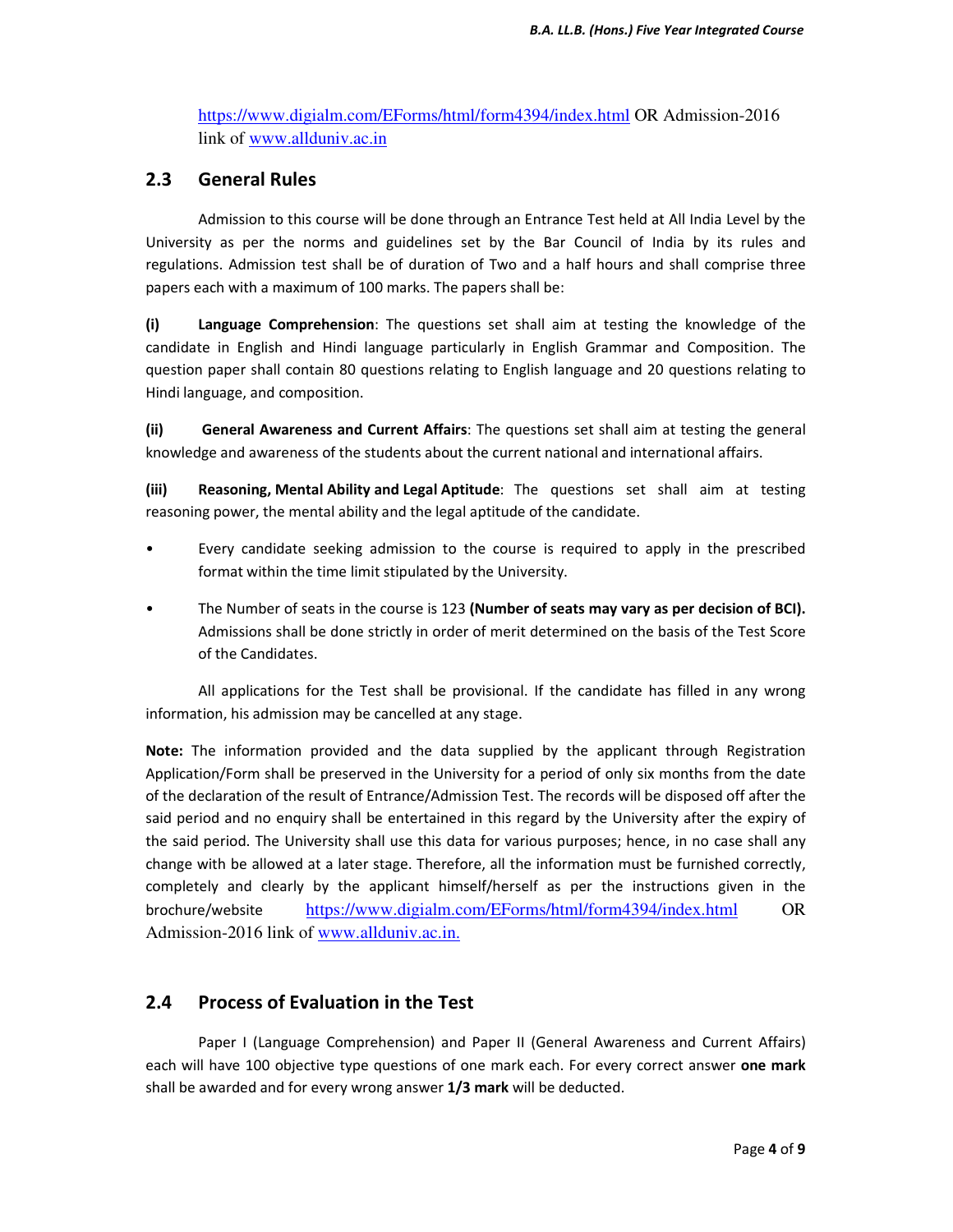Paper III (Reasoning, Mental Ability and Legal Aptitude) will have 50 objective type questions of two marks each. For every correct answer **two marks** will be awarded and for every wrong answer **2/3 marks** will be deducted.

 The merit of candidates shall be prepared on the basis of computed marks obtained by the candidates in all the three paper of the Test.

## **RESERVATION AND SPECIAL CONSIDERATION / QUOTA:**

(Please refer to https://www.digialm.com/EForms/html/form4394/index.html OR Admission-2016 link of www.allduniv.ac.in for more detail)

### **2.5 Procedure for Online submission of Application Form for Admission Test**

 Please refer to https://www.digialm.com/EForms/html/form4394/index.html OR Admission-2016 link of www.allduniv.ac.in for more details regarding this.

## **3. STUDENT'S ACHIEVEMENTS:**

### **Moot court competitions and other academic activities**

 The students have participated in both National and International Moot Cout Competitions. Two Intra Faculty Moot Court Competitions and group discussion have also been organized by the Student's Bar Association.

- Winner of First P.A. Inamdar National Moot Court Competition, 2016 at Aligarh Muslim University, Aligarh.
- First P.A. Inamdar National Moot Court Competition, 2016 at Aligarh Muslim University, Aligarh. Award : Best Speaker
- Lex Omnia (BITS Pilani, Goa) Moot Court Competition, 2015 Award : Best Speaker
- XIX University Law College (Bangalore) Moot Court Competition, 2015 Awar : Best Memorial.
- Jamia National Moot Court Competition (New Delhi) 2015 Award: Best Female Speaker.
- Army Institute of Law (Mohali) Checkmate National Moot Court Competition 2015 Award : Own Best Memorial.
- I<sup>st</sup> Sir Sayeed National Moot Court Competition (Aligarh Muslim University) 2015 Award : 2<sup>nd</sup> Runner U.P.
- Winners, Mahamana Malviya BHU National Moot Court Competition, 2014.
- Best Researcher Award, 5<sup>th</sup> M.S. Ramaih National Moot Court Competition, 2014.
- Best Interjector, National Conclave on Sexual Harassment of Women at Workplace, 2014, organized by Jamia Islamia, Delhi.
- Participated in William C Vis. International Commercial Arbitration Moot Court Competition held at Vienna, 2014
- Winners, ULC National Moot Court Competition, Bangalore, 2013.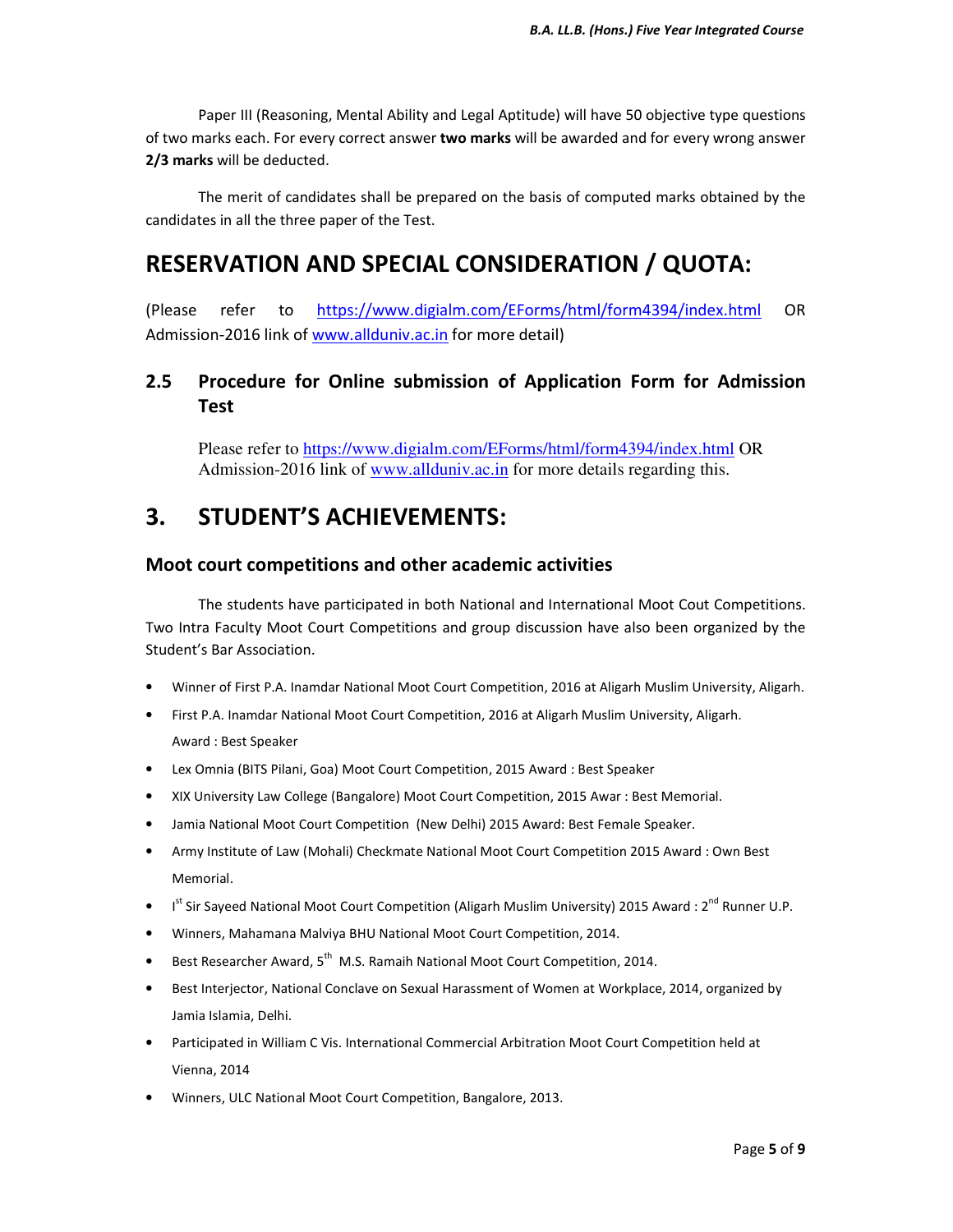- Second Best Mooter in Bar Council of India Moot.
- Runners up in Bishop Cotton Moot Court Competition, Bangalore, 2012.
- Runners up in National Moot Court Competition, Anand Law College, Gujarat, 2012.
- Best Memorial in Rajiv Gandhi National University of Law, Moot Court Competition, Patiala, 2012.
- $\bullet$  4<sup>th</sup> Best Memorial in 10<sup>th</sup> Surana and Surana International Technology Law Moot Court Competition, 2011
- Winner of the XVII All India Moot Court Competition-2013

#### **Special Lectures**

| S.No.          | Name and Address                                                    | Topics                                                          |
|----------------|---------------------------------------------------------------------|-----------------------------------------------------------------|
| 1.             | Mr. Ajoy Chakravarthi, Allahabad                                    |                                                                 |
| 2.             | Dr. Manoj Kumar Padhy, Associate Professor,<br>BHU, Varanasi        | Insurance Business in India: An Overview                        |
| 3.             | Dr. Manoj Kumar Padhy, Associate Professor,<br><b>BHU, Varanasi</b> | Motor Vehicle Insurance in India                                |
| 4              | Dr. Manoj Kumar Padhy, Associate Professor,<br><b>BHU, Varanasi</b> | Motor Vehicle Insurance in India                                |
| 5.             | Professor G.P. Verma, BHU, Varanasi                                 | Human Right                                                     |
| 6.             | Ms. Dakshina Chandra, NALSAR, Hyderabad                             | Corporate Law-Careers                                           |
| $\overline{7}$ | Mr. Shaurya Vardhan Singh, Allahabad                                | A venues in Litigation and Corporate Sector                     |
| 8.             | Dr. Vani Bhushan, Patna University                                  | The Ripening of Due Process of Law Under Indian<br>Constitution |
| 9.             | Professor Rashmi M Oza, Mumbai University                           | Human Rights Law and Practice in India (Value<br>Based Society) |
| 10.            | Professor Amar Pal Singh, GGSI University, Delhi                    | Emerging Environmental Jurisprudence in India                   |

## **4. SPECIAL FEATURES OF THE COURSE**

#### **Seminars and Tutorials**

 Provision for organizing seminars and Tutorials classes aims at ensuring an intensive and effective interaction between the teachers and taught maintaining an idea ratio between them. It would offer adequate opportunity to get their doubts dispelled and queries answered. It would be a step towards improvements in teaching technique.

#### **Computer Training**

 Legal education cannot be allowed, any more to lag behind in adoption of the latest facilities in locating law and other materials relevant there to and their due analysis and optimum use. Computer training is to stay as a compulsory component of the entire scheme of studies in Law. Also, computers form an essential ingredient in the blended system of learning which is one of the latest developments in the field of teaching and learning which comprises both the conventional and non-conventional techniques, harmonized into one to make ir more effective.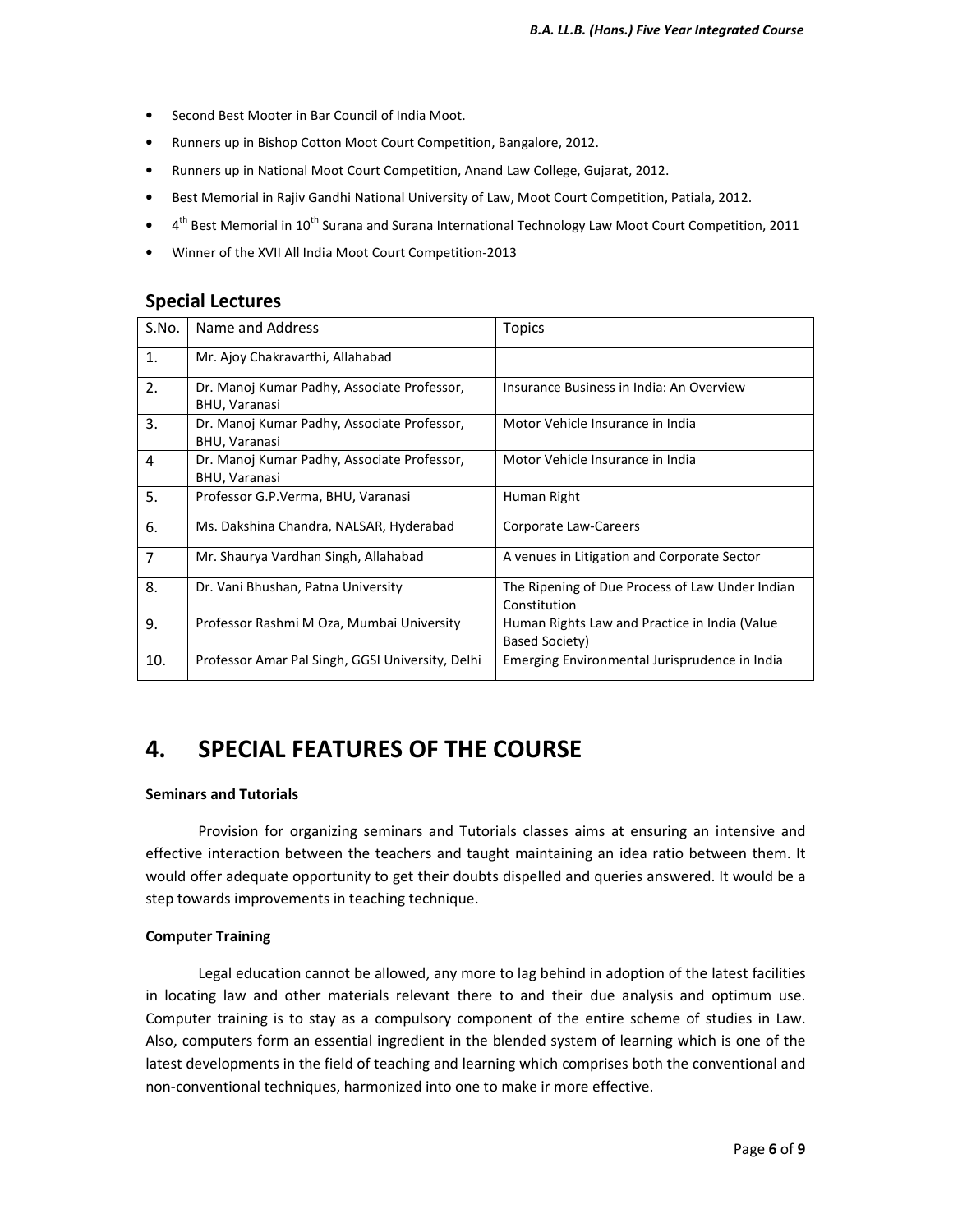#### **Special Lecturer by eminent jurists and distinguished persons of other disciplines**

 It aims at exposing students to interact with dozens of different disciplines to understand law in a wider and comprehensive context. It would go a long way in broadening the mental horizon and accentuating inter disciplinary approach in examination of legal issues.

#### **Discussion and debate on current social, economic, political and legal problems**

 It would be an application of studies in legal principle and theory. Provision of debates and discussion would offer an effective opportunity to students to think in terms of concrete problems using their theoretical knowledge. It would strengthen expression of ideas and presentation of one's approach to specific issues.

#### **Career Counseling**

 Students will be able to avail the services of experts from different field like the industry; the corporations and legal profession to discus evaluate and decide career-options. The department has already started the process by inviting eminent law firms and multinational companies.

## **5. FACILITIES FOR STUDENTS**

#### **Hostel facility**

 Hostel facility is available on a very limited level. Students Can get it merit-cum-need basis. Preference is given to outstation students.

 Shatabdi Boys' Hostel, Kalpana Chawla Memorials' Hostel of the University which are well equipped modern hostels especially built for students pursuing professional courses are allotted to the students of B.A.LL.B.(Hons.) The hostel has 24 Hrs internet facility, indoor games, television and telephone (only for incoming calls).

#### **Placement and Personality Development Cell**

 The cell has been inaugurated by Hon'ble Mr. Justice F. I. Rebello, Chief Justice, Allahabad High Court on 4th Sep., 2010. The inaugural function was also graced by Justice Sunil Ambwani, Justice Rakesh Tiwari, Justice Ashok Bhushan and Justice R.D.Khare. The cell has been founded vouchsafing the objective of holistic development of personality of students and to provide them with adequate exposure to the competitive world and job opportunities.

#### **Library and Reading Room Facilities**

 The Law Department has an excellent library service system. Apart from old literature on law, the library is well equipped with latest materials on various branches of law and some sister disciples. The Library regularly subscribes to a good number of national and International journals, law reports of repute and established recognition.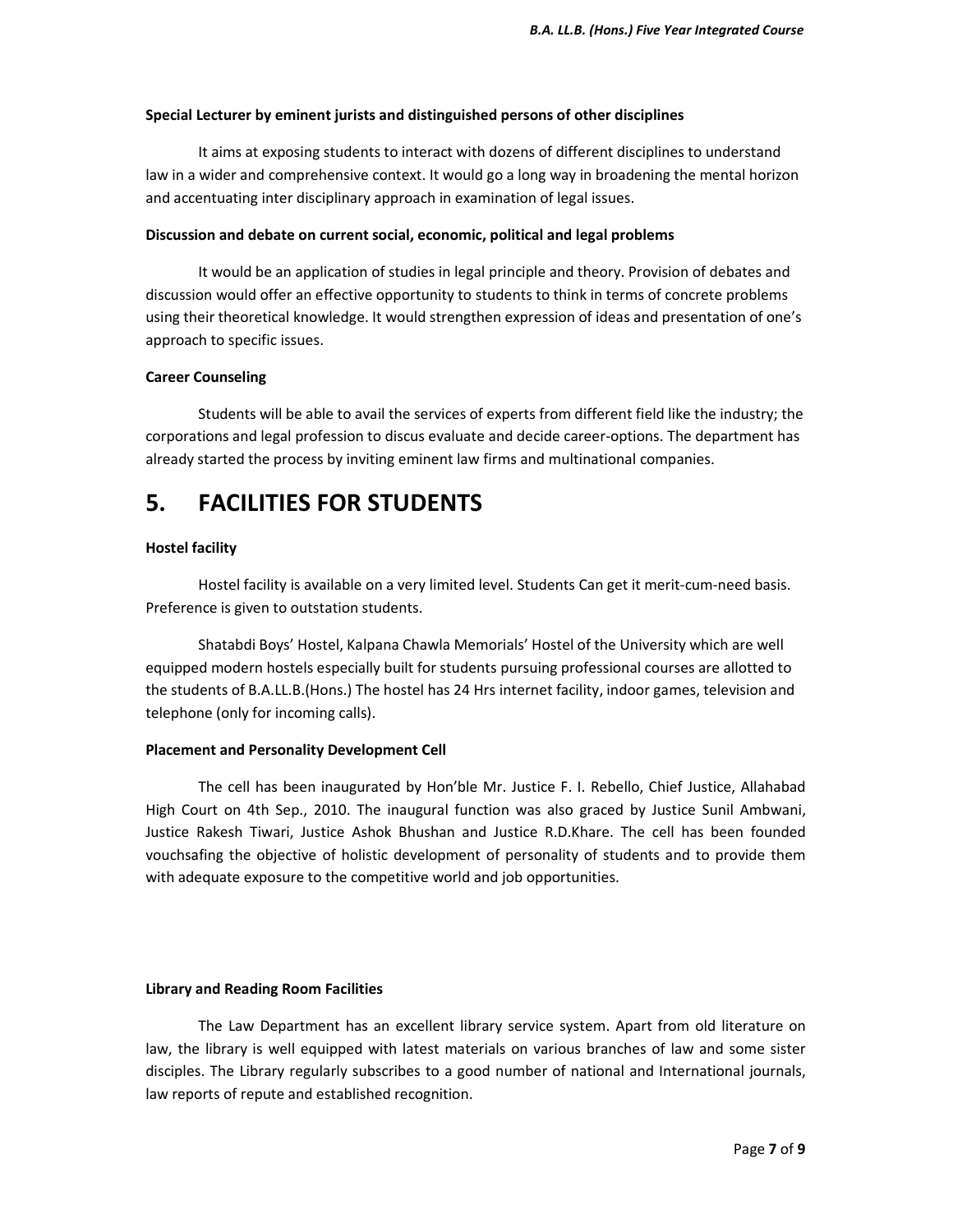#### **Computer Lab**

 A computer lab with forty terminals has been established in the Department of Law for the students of this course. The computer lab is fully air conditioned and has a broadband Internet Connectivity and necessary database for law students. The lab has a technical Computer expert for the guidance and instructions to the students besides their regular faculty member.

#### **Provision of merit scholarship to three best students in the order of merits in each semester**

 It aims at encouraging excellence in performance. Three students scoring highest marks in order or merit will be awarded scholarship of the value of Rs. 1000/-, Rs. 800/-, Rs. 500/-, per month respectively in each semester. This facility may create a healthy environment of competition amongst the students and result in betterment of both students and the Department. In the first semester the criterion for awarding these scholarships shall be the Test-Score of the candidates and in the second and the subsequent semesters the criterion shall be the overall score of the candidates in the semester preceding the one in which the scholarships are to be awarded.

 One scholarship instituted by the University w.e.f. the secession 2007-08 on the request of Mr. Mahesh Srivastava, NRI. One Gold Medal instituted in the memory of Late Smt. Naraini Sahai to be given to the B.A. LL.B (Hones). Last semester student who obtains first position in the said course. The Gold Medal shall be called "Smt. Naraini Sahai Gold Medal"

 A minimum of Rs. 5000 has been provided for organizing Moot Court and other like academic activities as Prize Money for the winner and runner by the "KIRSHNA VIRENDRA TRUST, ALLAHABAD".

#### **Dress Code**

| <b>Boys</b> | Summer | ۰. | Cream Colour full shirt, Black pant, Maroon necktie &<br>Black-Shoes with Black socks. |
|-------------|--------|----|----------------------------------------------------------------------------------------|
|             | Winter |    | To supplement with Navy Blue Pull over / Navy blue blazer coat.                        |
| Girls       | Summer | ÷  | Cream colour salwar suite with maroon Dupatta,<br>Black-Shoes/Sandle with black socks. |
|             | Winter |    | To supplement with Navy blue pull over/Navy blue blazer coat.                          |

Students are required to strictly follow the dress code.

 The Faculty of Law in association with the All India Federation of Tax Practitioner (NZ) organized the National Tax Moot Court Competition. Hon'ble Mr. Justice Markandey Katju, Judge Supreme Court of India inaugurated the above competition.

## **6. GENERAL RULES FOR STUDENTS**

 • LL.B. (Five Year) Integrated Course is a full course and the students shall not be permitted to join any other course with it.